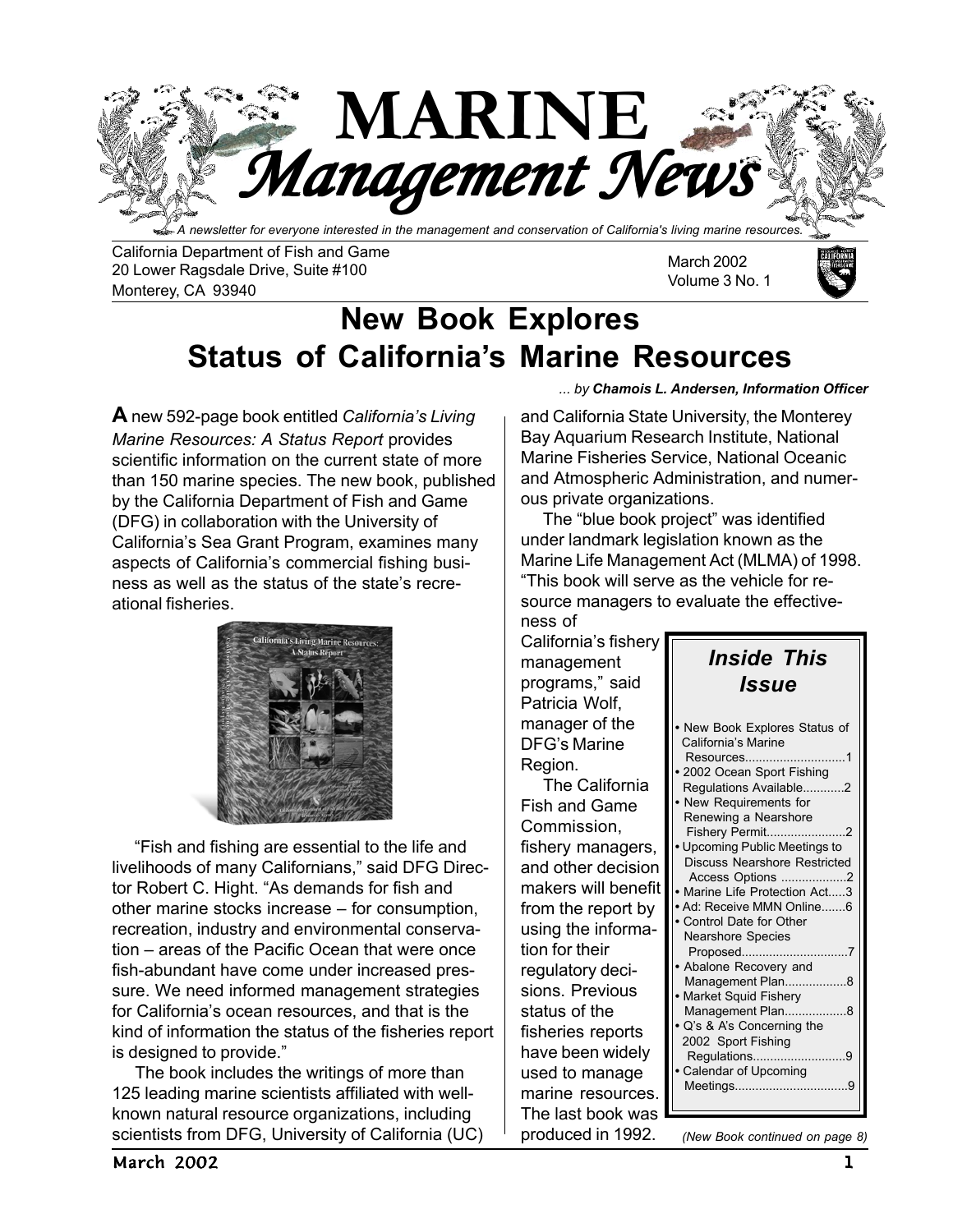## **2002 Ocean Sport Fishing Regulations Available**

*... by Ed Roberts, Marine Biologist*

**T**he California sport fishing regulations have been divided into two separate booklets, one for inland waters and one for ocean waters off California. The new Ocean Sport Fishing Regu-



lations booklet contains many helpful features to aid the saltwater angler, including over 40 pictures and drawings of California marine fishes, an index to applicable regulations by species, a map depicting rockfish and lingcod management areas, and illustrations

demonstrating the correct methods to measure catch. The following sections were unintentionally omitted from the booklet, but remain in effect. There are no changes in either of these two sections from the previous year.

#### **28.26. California sheephead.**

 **(a) Open season and area:** Open all year except California sheephead shall not be taken or possessed in waters 20 fathoms or greater in depth in the cowcod closure areas.  **(b) Limit:** Five.

 **(c) Minimum size:** Twelve inches total length. **28.30. Kelp bass, barred sand bass, and spotted sand bass.**

 **(a) Minimum size:** 12 inches total length or 8 ½ inches alternate length.

 **(b) Limit:** 10 in any combination of species.

**630.5** Uses in the following four Marine Resources Protection Act Ecological Reserves are restricted to authorized scientific research:

#### • **King Range (Punta Gorda) MRPA Ecological Reserve, Humboldt County**

Waters 3 fathoms (18 feet) and greater in depth to a maximum of 30 fathoms (180 feet) in depth between a line extending 235 degrees magnetic from the rectangular structure of the Punta Gorda Lighthouse, and a line extending 252 degrees magnetic from a point on the mainland shore three quarters of a mile north of Punta Gorda, said line extending through Christmas Tree Rock.

### **New Requirements for Renewing a Nearshore Fishery Permit**

*... by Traci Bishop, Associate Marine Biologist*

**N**earshore Advisory Committee members and concerned fishermen proposed a regulation aimed at limiting the large untapped fishing potential resulting from inactive nearshore permits. Concerns were raised that increasing restrictions in other fisheries might cause inactive permittees to become active. This would be hard on the active nearshore permittees who saw a decrease in fishing days for sheephead, cabezon and greenlings in 2001, as well as an early closure to their season because the allowable catch for some species had been met.

*(Fishery Permit continued on page 6)*

### **Upcoming Public Meetings to Discuss Nearshore Restricted Access Options**

*... by Traci Bishop, Associate Marine Biologist*

**T**he Department of Fish and Game (DFG) is developing a restricted access program for the nearshore fishery to be implemented for the 2003 - 2004 fishing season. The DFG has developed a suite of program options by proposed region and will be presenting them to the public at several meetings scheduled for the end of March. All permittees will be notified by mail of the upcoming meetings and receive a copy of the proposed program options.

 Last year, the nearshore restricted access team met with small groups of fishermen up and down the coast. The team learned how the fishery operates in different areas and what participants are looking for in a restricted access program. Based on these talks and other input, the team has put together a suite of options for each proposed region, ranging from basic limited entry to an individual fishing shares (IFS) program.

 A basic limited entry program uses qualifying criteria (for example 500 pounds landed in three

*(Regulations continued on page 6)*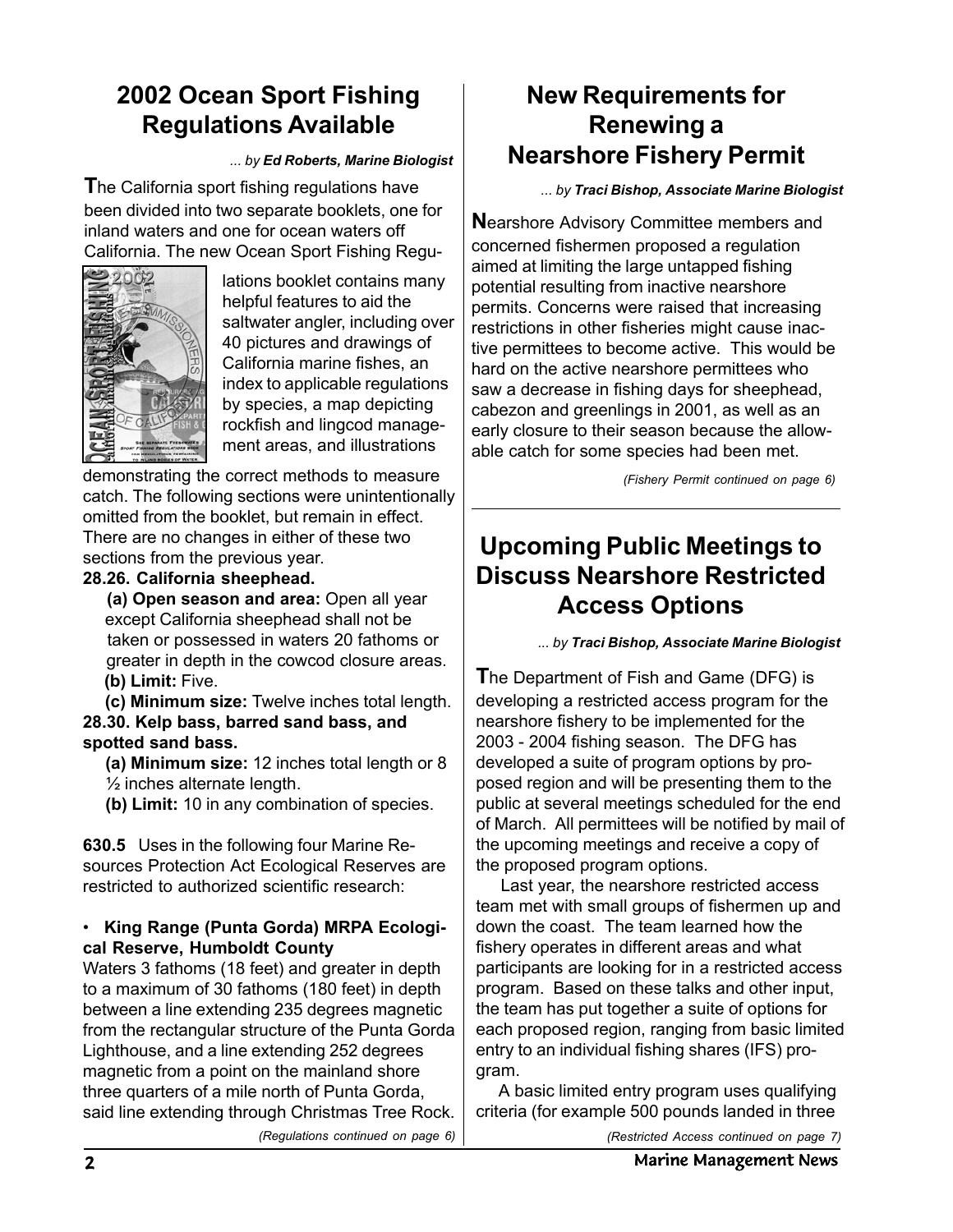

*California Coast Photo by Dan Gotshall*

### **Marine Life Protection Act: Working Group Process**

#### **Background**

**T**he Marine Life Protection Act (MLPA) requires the California Department of Fish and Game (DFG) to develop a Master Plan for Marine Protected Areas (MPAs) in California. This plan must include information on specific site recommendations, implementation and phasing, funding, monitoring, enforcement and management. The MLPA contains specific goals for MPAs including, but not limited to:

- Protect ecosystems
- Protect marine habitats
- Sustain marine life populations
- Improve the existing array of MPAs
- Ensure that the new system functions, to the extent possible, as a network

 In late June 2001, DFG introduced Initial Draft Concepts (Concepts) for MPAs to meet the MLPA goals and requirements. These Concepts were developed with the assistance of a Planning Team as required by the MLPA. While some public input was acquired prior to the release of the Concepts, they were intended as a starting point to gather more public input and develop the final Master Plan. Ten public workhops were held in July 2001 to begin this public input process.

 One of the most frequent and important comments given at these meetings was that DFG had not effectively involved the public in early planning, and that future drafts needed to have significant levels of constituent input. In an effort to address these concerns, DFG held informal small group meetings with various constituent groups in the Fall 2001, and will hold a series of facilitated constituent workshops in 2002. The small group meetings were used to inform constituents of the MLPA process and time line, gather information on general concerns, and discuss potential processes to complete the MLPA Master Plan, as well as specific alternatives for MPA siting.

 Summaries of the July meetings and small group meetings can be found on the DFG MLPA Web site and as hard copies at DFG offices. The Web site is one way to stay involved and informed as the MLPA process continues. Updates and various siting alternatives will be provided as they are developed.

> The MLPA Web site address is: www.dfg.ca.gov/mrd/mlpa/index.html

 As the next step, DFG will launch a series of facilitated constituent workshops. These workshops will provide a more formal forum for constituent input. The DFG plans to establish one or two groups in each of four planning regions, with representatives from recreational and commercial fishing, diving, environmental, ecotourism interests, harbor districts, scientists, research/education and military organizations.

 The DFG and Planning Team have reviewed the tremendous number of comments received through the July public workshops, small group meetings, e-mails, faxes, letters, and phone calls. Using this input, DFG will launch a stepwise process to develop the MLPA Master Plan. The process seeks to directly involve a broad range of constituents in the planning of preferred and alternative sites, as well as developing implementation, phasing, monitoring, and management strategies. The starting point will be to review the overall goals, objectives, and intent of the MLPA, and then ask constituents to develop new options for MPA siting. The key points of this process and the steps for completing the draft Master Plan are detailed on the following pages.

*(MLPA continued on page 4)*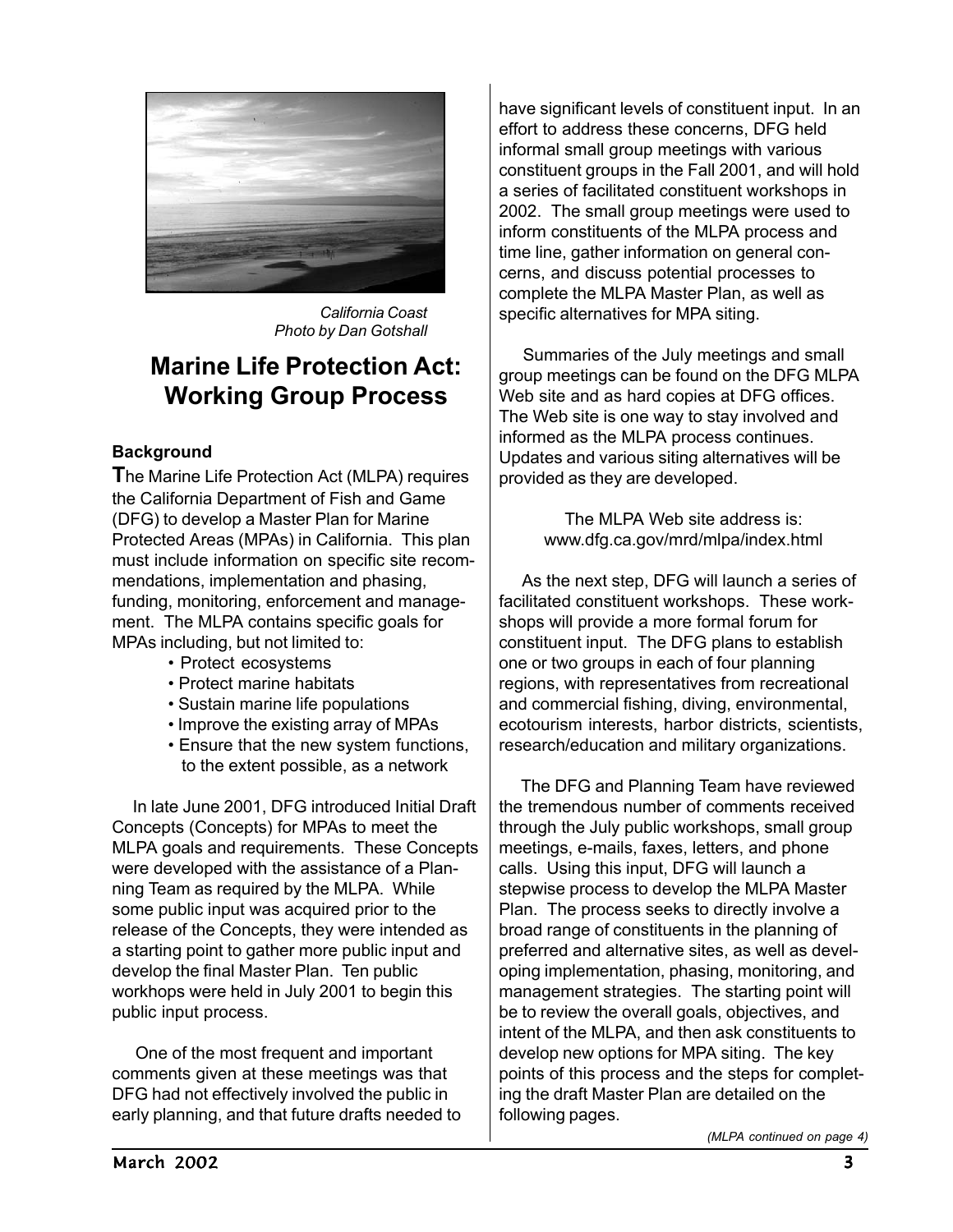### **WORKING GROUP PROCESS** *(MLPA continued from page 3)*

#### **A Stepwise Process**

 In order to adequately address constituent concerns, allow for detailed discussion, and fulfill the requirements of the MLPA, a stepwise process will be used. This approach will ask for input on specific portions of the MLPA Master Plan. Through facilitated regional workshops, the goals of the MLPA will be reviewed, and alternatives for MPA sites will be developed from the ground up. These steps are outlined here.

#### **How to Involve People**

 An important part of the process will be a series of facilitated regional workshops. A neutral facilitator will develop the meeting format and agenda and moderate the meetings to help ensure fair, open, and productive workshops. The workshops will be held regionally and seek constructive input on the development of the MLPA Master Plan.

#### **Who to Involve**

 While the workshops will be open to the public, comments will be received through constituent representatives to allow a working discussion.

 Regional Working Groups will be chosen for the following areas:

- The Oregon Border to Shelter Cove
- Shelter Cove to Pt. Arena
- Pt. Arena to Pt. Año Nuevo
- Pt. Año Nuevo to Pt. Sur
- Pt. Sur to Pt. Conception\*
- Pt. Arguello to Pt. Fermin\*
- Pt. Dume to the Mexican Border\*

\*These regional groups overlap due to access from ports both north and south of these areas.

 Working Groups will be comprised of representatives from various constituencies. While Working Groups will vary from region to region, a balanced representation of interested parties will be sought for all regions. Final Working Group member choices will depend on nominations and suggestions for each region. Regional Working Group membership will be limited to approximately 15 representatives.

- Kelp Harvesting
- Commercial Fishing
- Scientific Collecting
- CPFV (Charter/Party Boats)
- Recreational Angling
- Recreational Diving
- Non-Consumptive Recreation
- Environmental Groups
- Coastal Communities
- University Scientists
- Research-Education
- US Department of Defense

 Certain State and Federal agencies or organizations will be represented either on the Working Groups, or as consultants at the meetings. These include: DFG (including the Planning Team), the Coastal Commission, the State Water Resources Control Board, the Department of Parks and Recreation, the National Marine Fisheries Service, the National Marine Sanctuaries, the National Park Service, and the Pacific Fishery Management Council. The individual agencies will choose representatives for these groups.

#### **How are Representatives Chosen?**

 The DFG is seeking nominations for representatives to the regional Working Groups. These nominations should be made in writing to: "MLPA Nominations", CDFG, 20 Lower Ragsdale Drive, Suite 100, Monterey, CA 93940, or by e-mail to: MLPANominations@dfg.ca.gov. Nominations will be accepted until Mar. 15, 2002. Nomination should include:

- Name of Nominee
- Constituent group they represent
- Brief rationale / qualifications
- Contact information
- Name of the person or group making the nomination

 The Director of the DFG will select Regional Working Group members based on the following criteria: how well the nominee represents a constituency, knowledge of the issues and process, and time availability. Selection is expected to be completed during March 2002. Regional meetings will begin in April.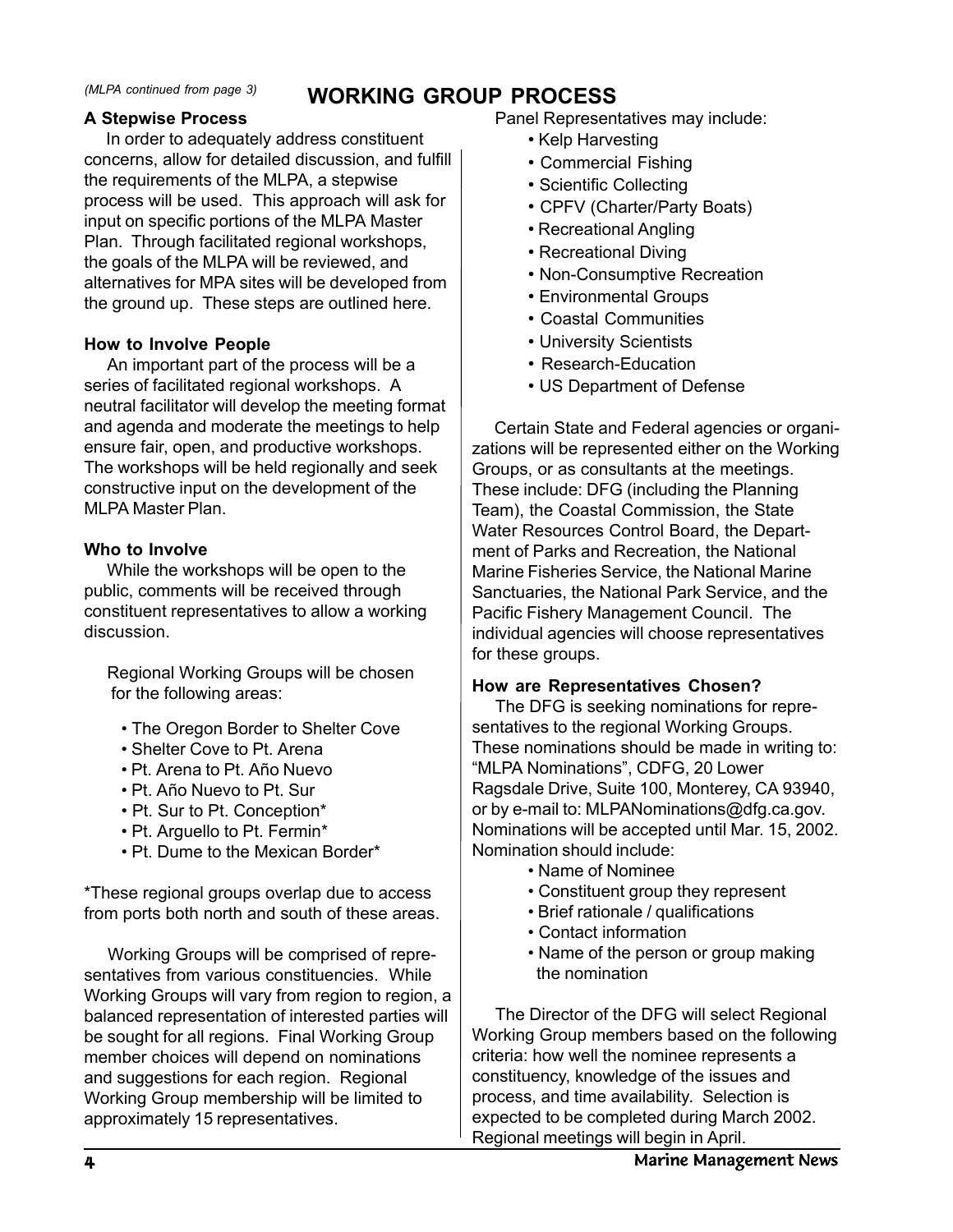#### **What are the Major Issues?**

 The single most common concern from all parties is the overall scope of the MPA network. The other major issues expressed include: clarifying the legal mandates and requirements of the MLPA, proximity of MPAs to ports or major access points, the relative need for protection in various regions, the current levels of use in particular areas, the scientific value of MPAs, and safety concerns including transit and anchoring issues. These and other issues will be discussed at the workshops.

#### **Step I - Establish Regional Working Groups**

 Seven Regional Working Groups will be chosen to represent various constituencies at planning workshops.

#### **Step II - Review MLPA Guidelines and Establish a Process Schedule**

 The first set of Regional workshops will begin in April 2002. The primary goal of these workshops is to discuss the MLPA requirements, interpretation of the MLPA mandate, the issues above, and the components of alternatives for the MLPA Master Plan. Progress of DFG on the MLPA will be reviewed and discussed, as well as the basic process to complete the Master Plan. The MLPA goals will be analyzed, as well as potential methods to meet them. The final time line and process for future workshops will be decided. Based on these discussions, representatives will be asked to draft MPA siting alternatives for the second set of workshops.

#### **Step III - Discussion of Alternatives**

 The second set of workshops will focus on spatial alternatives for MPA networks provided by panel representatives. Representatives will be asked to bring their constituencies' ideas and spatial alternatives forward. The issues of implementation, monitoring, management and funding may also be discussed. Specific agenda items will depend on plans developed during the first set of workshops.

#### **Step IV - Determine an Initial Range of Alternatives**

 From these discussions, potential spatial alternatives will be developed. The alternatives will represent the range of constituent views

discussed at the workshops. The range will be narrowed, to the extent possible, to facilitate review.

#### **Step V - Socioeconomic and Scientific Review**

 A critical step in the process will be a technical review of spatial alternatives. Scientific review will be provided by the Planning Team, as well as by external peer reviewers. External peer review of draft alternatives will provide critical input on the ecological value and potential fishery benefits of various alternatives.

 The DFG will support socioeconomic information gathering and analyses throughout the process. During the first two steps, social and economic experts will compile and analyze available information. During step three, the experts will analyze the spatial alternatives and provide information on potential impacts.

#### **Step VI - Discussion of Reviews and Alternatives**

 The sixth step will revisit the spatial alternatives and focus discussion on the socioeconomic and scientific reviews. These discussions will be in the form of another set of workshops, larger public forums, or both, depending on constituent recommendations in step one. Final changes to the range of alternatives will be made based on these discussions. Additional discussion will focus on how best to implement the various alternatives, what types of monitoring are required, and whether certain portions should be completed prior to others through phasing. Based on these discussions DFG will draft the Master Plan, including a preferred and alternative MPA networks.

#### **Step VII - Final Draft Presentation and Review**

 The final step will be the presentation of the draft Master Plan and regulatory language to the Commission, due Jan. 1, 2003. This plan will comply with the California Environmental Quality Act as a functional equivalent to an Environmental Impact Report. It will provide the proposed project, alternatives, and potential effects to the environment. This begins the Commission process for public review prior to adoption of the Master Plan. <sup>∢</sup> हेई अ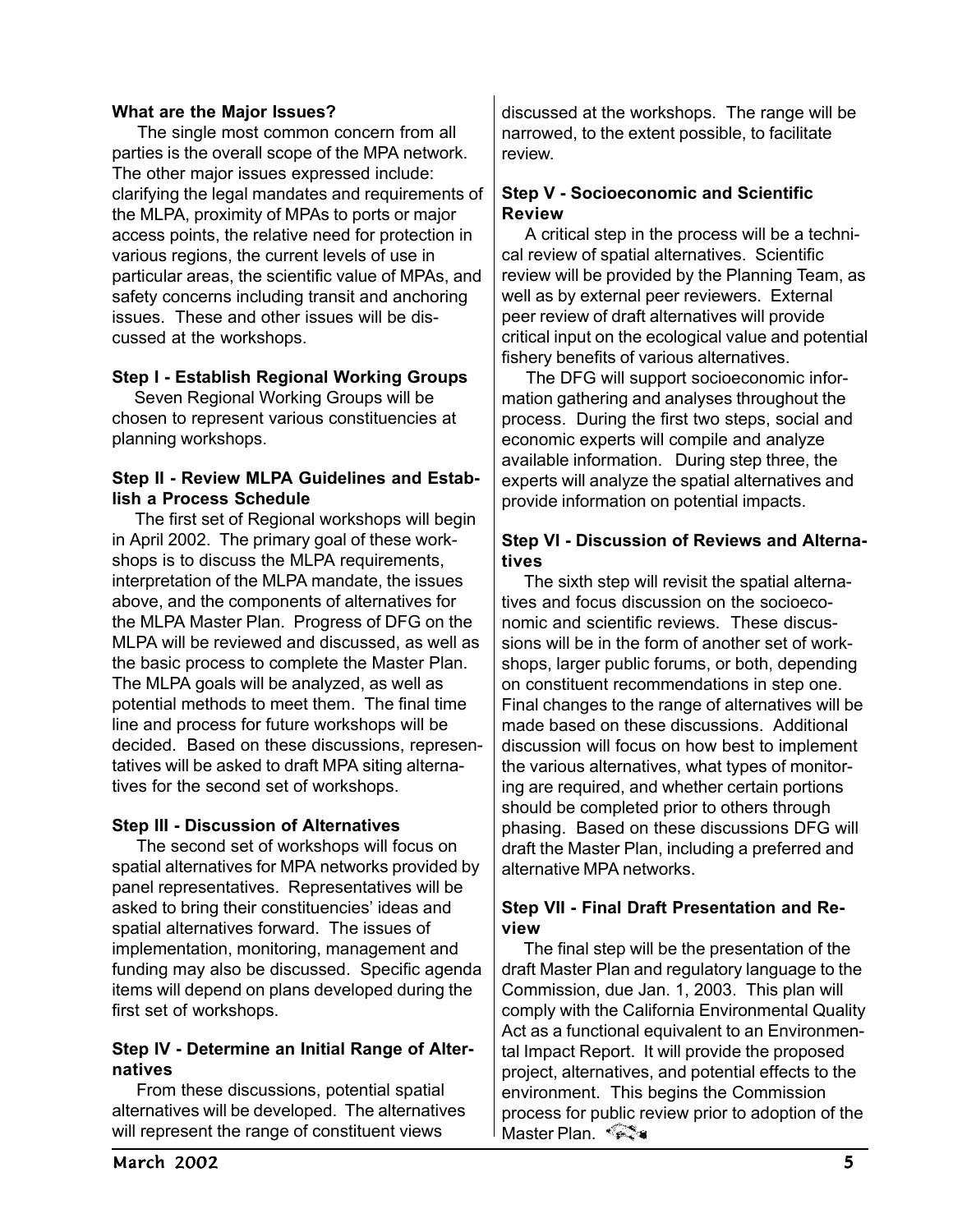

*(Fishery Permit continued from page 2)*

 At the December 2001 meeting, the Fish and Game Commission adopted the following amendments to Section 150, Title 14, of the California Code of Regulations. Permittees must have purchased a 2001 – 2002 Nearshore Fishery Permit AND have 100 pounds of cumulative nearshore fish landings from 1994 – 2000 to qualify for a 2002 –2003 Nearshore Fishery Permit. The nine nearshore fish species included are black-and-yellow rockfish, gopher rockfish, kelp rockfish, California scorpionfish, kelp and rock greenlings, China rockfish, grass rockfish, California sheephead and cabezon. Eligible permittees were notified by mail in February and received permit renewal information.

 If you have been notified that you qualify for permit renewal, your permit application must be postmarked by June 30, 2002, or July 31, 2002 with a \$50 late fee, in order to be issued a 2002 –2003 permit. If you have been notified that you do not qualify for a permit renewal you must return the permit application by June 30, 2002, along with a letter requesting review and copies of landing receipts or other material that support your case. Appeals should be adressed to Marine Region/License and Revenue Branch, 3211 S. Street, Sacramento, CA 95816.

 If you have questions about the new Nearshore Fishery Permit requirements please contact Traci Bishop by phone at (805) 568-1323 or via e-mail at tbishop@dfg2.ca.gov.  $\sqrt[n]{\}$ 

#### • **Big Creek MRPA Ecological Reserve, Monterey County**

Waters 50 fathoms (300 feet) or less in depth between a line extending 252 degrees magnetic from the northern boundary of the Landels-Hill Big Creek Reserve, and a line extending 252 degrees magnetic from the southern boundary of the Landels-Hill Big Creek Reserve.

#### • **Vandenberg MRPA Ecological Reserve, Santa Barbara County**

Waters 10 fathoms (60 feet) or less in depth between a line extending 260 degrees magnetic from the mouth of Oil Well Canyon, and a line extending 230 degrees magnetic from Point Pedernales, which does not include Destroyer Rock.

#### • **Big Sycamore Canyon MRPA Ecological Reserve, Ventura County**

Waters 5 fathoms (30 feet) and greater in depth to a maximum of 20 fathoms (120 feet) in depth between a line extending 200 degrees magnetic from a point on the mainland shore 1.2 miles northwest of Big Sycamore Canyon, and a line extending 166 degrees from a point on the mainland shore located at the mouth of the unnamed canyon lying 0.8 miles southeast of Big Sycamore Canyon.

 Additionally, disregard Section 2.00 - reference Section 28.65 instead. A complete version of the 2002 Ocean Sport Fishing Regulations is available on the Marine Region's website at: www.dfg.ca.gov/fg\_comm/oceanfish02web.pdf.



*California Coast Photo by DFG Staff*

6 Marine Management News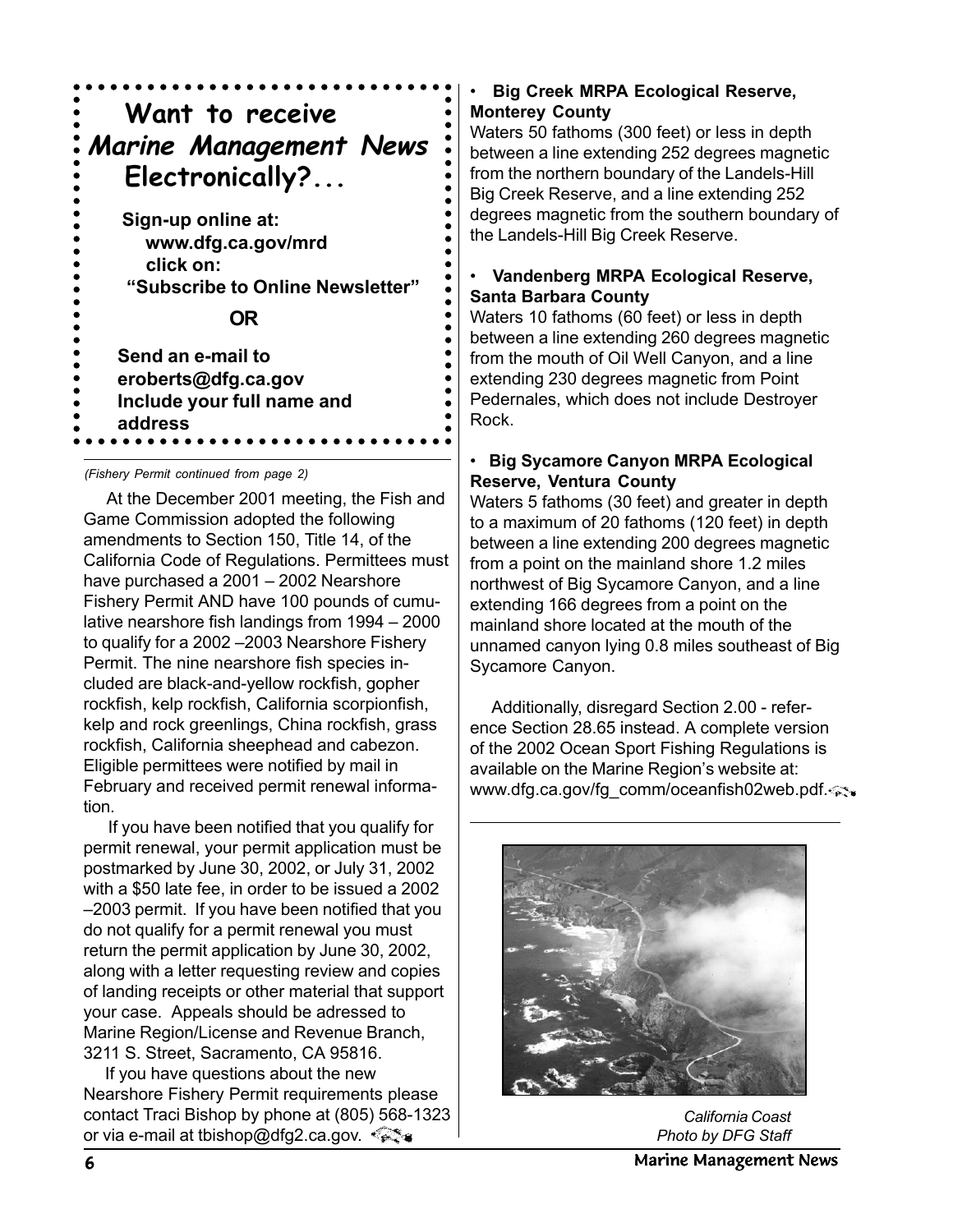

*Quillback rockfish Photo by Dan Gotshall*

### **Control Date for Other Nearshore Species Proposed**

*... by Traci Bishop, Associate Marine Biologist*

**T**he Department of Fish and Game (DFG) has proposed adopting a control date for the other nearshore species that do not currently require a permit. These species include monkeyface prickleback (eel), and black, blue, brown, calico, copper, olive, and quillback rockfish. Should DFG decide to develop a restricted access program for these species, fishermen would need to demonstrate participation in the fishery prior to the control date. In addition, should a gear endorsement program be developed for this fishery, fishermen would also have to demonstrate use of certain gears prior to the control date to be eligible for any gear endorsement program.

 The DFG is asking for a control date of either Dec. 31, 2001 or Mar. 8, 2002. However, any restricted access program probably would not be developed until after DFG receives authority for managing these species from the Pacific Fisheries Management Council. This transfer of authority will likely occur in late 2003 or early 2004.

 This control date was developed at the request of nearshore fishermen and Nearshore Advisory Committee members who felt that increasing restrictions in the shelf and slope groundfish fisheries might lead to increased effort in this sector of the nearshore fishery.

 The Fish and Game Commission will first hear this request for a control date at the Mar. 7 - 8 meeting in San Diego. There will be a discussion meeting on Apr. 5 in Long Beach with adoption of a control date set for May 9, 2002 in Fresno. If you have any questions about this proposed control date, please contact Ms. Traci Bishop by phone at (805) 568-1323 or via e-mail at tbishop@dfg2.ca.gov. < set

years between 1994 and 1999 or average price per pound of \$3.00) to limit the number of participants in the fishery. Each permittee would have equal access to the region's allowable catch or quota. When the quota is reached, fishing would cease within the region. *(Restricted Access continued from page 2)*

 An IFS program would give qualifying permittees a portion or share of the region's allowable catch. The amount of shares would vary among individuals depending upon past participation in the fishery. Individuals would be allowed to buy, sell or lease shares, within limits, to other permittees. This allows the permittees to determine when and where they fish.

 Another program under consideration, is a stackable tiered system which is similar to an IFS program. Permittees would be placed in tiers based on historical participation in the fishery. Within a tier, each permittee would have an equal share of the tier's quota. Like an IFS program, individuals would be allowed to buy, sell or lease shares, within limits to other permittees.

 The DFG is soliciting input on these options, and would like to hear your views. The March 2002 meeting schedule includes:

> **Eureka** - **Fri., Mar. 15, 7-10 p.m.** Eureka Public Marina, Great Room, 1 Marina Way, Eureka CA 95501

**Morro Bay - Tues., Mar. 19, 7-10 p.m.** Veteran's Memorial Building, Assembly Room, 209 Surf St., Morro Bay CA 93442

**Ventura - Thurs., Mar. 21, 7-10 p.m.** Ventura, Veteran's of Foreign Wars, 3801 Market St., Ventura CA 93003

**Dana Pt. - Sat., Mar. 23, 2-5 p.m.** City of Dana Point, Recreation Department, Gymnasium, 34052 Del Obispo Rd., Dana Pt. CA 92629

**Oakland - Mon., Mar. 25, 7-10 p.m.** Oakland, Elihu Harris State Building, Auditorium, 1515 Clay St, Oakland CA 94612

**Monterey - Wed., Mar. 27, 7-10 p.m.** Monterey, Seaside Oldemeyer Multi-Use Center, 986 Hilby Ave. Seaside CA 93955

 If you have any questions about these meetings or the proposed restricted access program for the nearshore fishery, please contact: Ms. Traci Bishop by phone at (805) 568-1323 or via e-mail at tbishop@dfg2.ca.gov.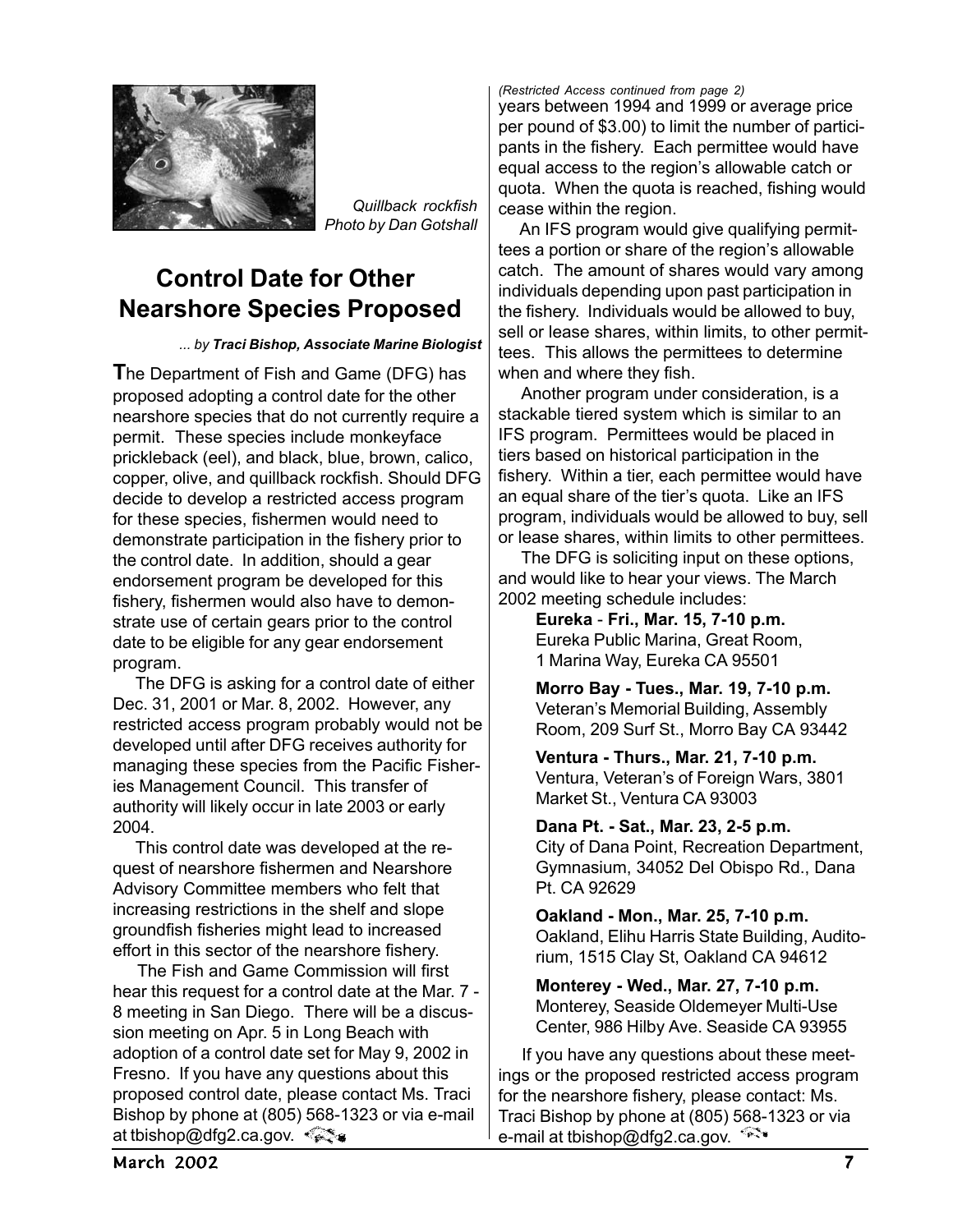### **Abalone Recovery and Management Plan**

*... by Jonathan Ramsay, Marine Biologist*

**T**he Department of Fish and Game (DFG) abalone staff, the Abalone Recovery and Management Plan (ARMP) advisory panel, and members of the Recreational Abalone Advisory Committee will attend a workshop on Mar. 15, 2002 in Oakland, at the Elihu Harris State Building. The purpose of this workshop is to address the management of northern California's red abalone fishery, and to help develop the management portion of the draft ARMP.

 Since the Nov. 16, 2001 ARMP advisory panel workshop, which focused on recovery of Southern California abalone populations, DFG abalone staff have been incorporating panel input and suggestions into the recovery sections of the draft ARMP. To view a summary of the November workshop, information on abalone resources, and the constituent involvement time line for the ARMP, visit the DFG Web site at www.dfg.ca.gov/mrd/abalone.html

 As always, workshops are open to the public, and a limited amount of time will be made available to receive informal public comments from members of the workshop audience. We anticipate making a draft of the ARMP available for public review in late Spring of 2002. A town hall meeting may also be scheduled in the Summer of 2002 to receive further public input on the working draft of the ARMP. The public is welcome to comment at any time on all aspects of the ARMP, including the public involvement process. Written comments may be sent on an informal basis to: Mr. Pete Haaker, CDFG, 4665 Lampson Avenue, Los Alamitos, CA 90702.

 For more information about the ARMP and how to get involved, please contact: Ms. Diana Watters at (650) 631-2535 or dwatters@dfg.ca.gov.



*Abalone Photo by Dan Gotshall*

# **Market Squid Fishery Management Plan**

**T**he draft Market Squid Fishery Management Plan (MSFMP) will be published on the DFG Web site by April 2002 for public review and comment. The public is encouraged to send comments to: Annette E. Henry *... by Annette Henry, Marine Biologist*



8604 La Jolla Shores Dr. La Jolla, CA 92037 Phone: (858) 546-5680 E-mail:

annette.henry@noaa.gov Fax: (858) 546-7116.

*Squid Photo by John Hyde*

 After a public review period, the revised plan will be submitted to the Fish and Game Commission (Commission) in August 2002. It is anticipated that the Commission will take public comments on the MSFMP at each of their Fall meetings and will adopt the final plan by Dec. 31, 2002. The Draft will include management options for the fishery including a detailed description of the fishery, regulations, socioeconomic considerations, implementation costs, and management options.

*(New Book continued from page 1)*

 The current edition is organized according to California's three major ocean ecosystems – bays and estuaries, the nearshore and offshore ecosystems. The book also includes colorful topographical maps, landings tables, photographs of dozens of fish and shellfish species (many in their natural habitats), illustrations of commercial fishing gear types, a glossary, and an index for locating individual species within the report. Under the MLMA, DFG will produce subsequent annual reports that cover onequarter of the state's fisheries.

 The book is available for purchase from UC or as a free download from DFG's Web site. *California's Living Marine Resources: A Status Report*: (ANR Publication #SG01-11) can be purchased for \$25 (plus tax and shipping) from the Agriculture and Natural Resources Communication Services, University of California, 6701 San Pablo Ave., Oakland, CA 94608; Tel: (800) 994-8849; Web site: http:// anrcatalog.ucdavis.edu. Go to DFG's Web site at www.dfg.ca.gov/mrd to download a free copy of the book.  $\lll$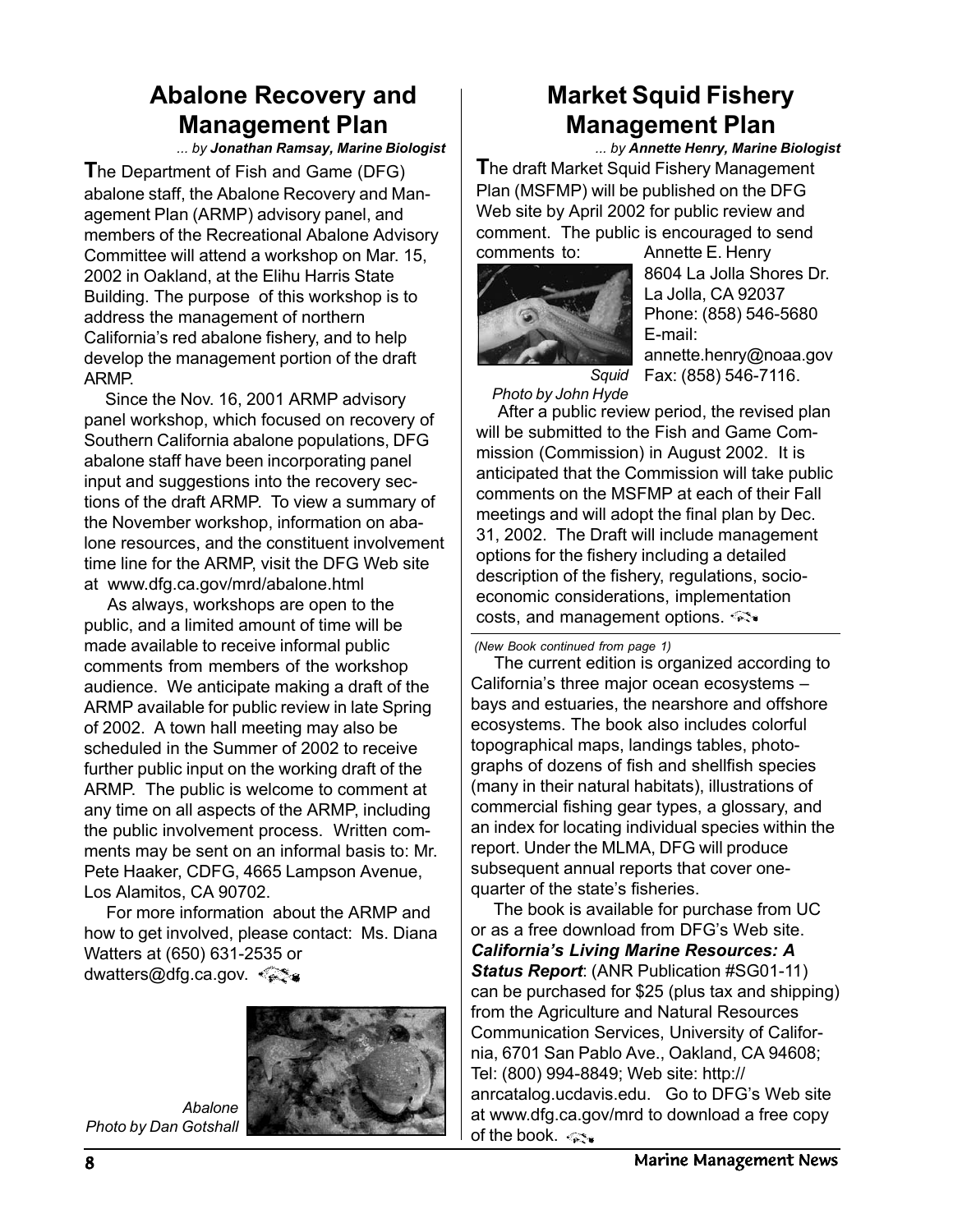## **Q's & A's Concerning the 2002 Sport Fishing Regulations\***

*Question:* Will fishing be closed in Southern and Central California again this year? If so, what species will be affected, and how long will the closures last?

*Answer:* Yes. The Central Rockfish and Lingcod Management Area (which includes all waters between Cape Mendocino and Point Conception) will be closed during March-June and September-December, inclusive. The Southern California Rockfish and Lingcod Management Area (which includes all waters between Point Conception and the U.S./Mexico border, including the Cowcod Closure Areas) will be closed during January-February and November-December, inclusive.

 However, during the May-June and September-October closure periods in waters less than 20 fathoms in depth, fishing and possession of fish ARE allowed (with special restrictions) for lingcod, ocean whitefish, some rockfish, and California scorpionfish. This includes waters along the mainland coast and around offshore islands and rocks (excluding reefs and banks).

 For all the particulars, pick up a copy of the 2002 Ocean Sport Fishing Regulations or go online at www.dfg.ca.gov/fg\_comm/ oceanfish02web.pdf.

*Question:* During the closure periods, I understand that the restricted species may not be taken or possessed by a person aboard a vessel. However, "vessel" is not defined in the regulations. Would a single kayaker only under paddle power be considered on a "vessel?" Or is this intended to mean "commercial fishing vessel" as is commonly used elsewhere in the regs?

*Answer:* A vessel is defined as any watercraft used or capable of being used as a means of transportation on water (reference Section 9840(a), California Vehicle Code.) This interpretation encompasses kayaks and canoes and even goes so far as to cover float tubes. If you're a diver and planning to spearfish during the closures, you're allowed to tow the tube with your goody bags and gear out to the point where you'll ascend to start your dive, but you're technically not allowed to use the tubes as a floatation device to get to and from your dive site.

 The closures mentioned above do not apply to shore anglers and divers with spearguns, but all general bag and size limits do apply.

*\*Previously published in the DFG Q&A column in Western Outdoor News in the February 15, 2002 edition, submitted by Carrie Wilson.*

|                   | <b>Fish and Game Commission Meetings 2002</b>                      | www.dfg.ca.gov/fg_comm/2002mtgs.html |                      |
|-------------------|--------------------------------------------------------------------|--------------------------------------|----------------------|
| Mar. 7-8          | San Diego                                                          | <b>June 20-21</b>                    | South Lake Tahoe     |
| Apr. 4-5          | Long Beach                                                         | Aug. 1-2                             | San Luis Obispo      |
| <b>Apr. 25</b>    | Sacramento                                                         | Aug. 29-30                           | Oakland              |
| <b>May 7-9</b>    | Fresno                                                             | Oct. 24-25                           | <b>Crescent City</b> |
|                   |                                                                    | Dec. 5-6                             | Monterey             |
|                   | <b>Pacific Fishery Management Council 2002</b>                     |                                      |                      |
|                   | Meetings are subject to change. The following are for the week of: |                                      |                      |
| Mar. 11-15        | Sacramento                                                         | Sept. 9-13                           | Portland, Oregon     |
| Apr. 8-12         | Portland, Oregon                                                   | <b>Nov. 4-8</b>                      | San Francisco        |
| <b>June 16-21</b> | San Francisco                                                      |                                      |                      |